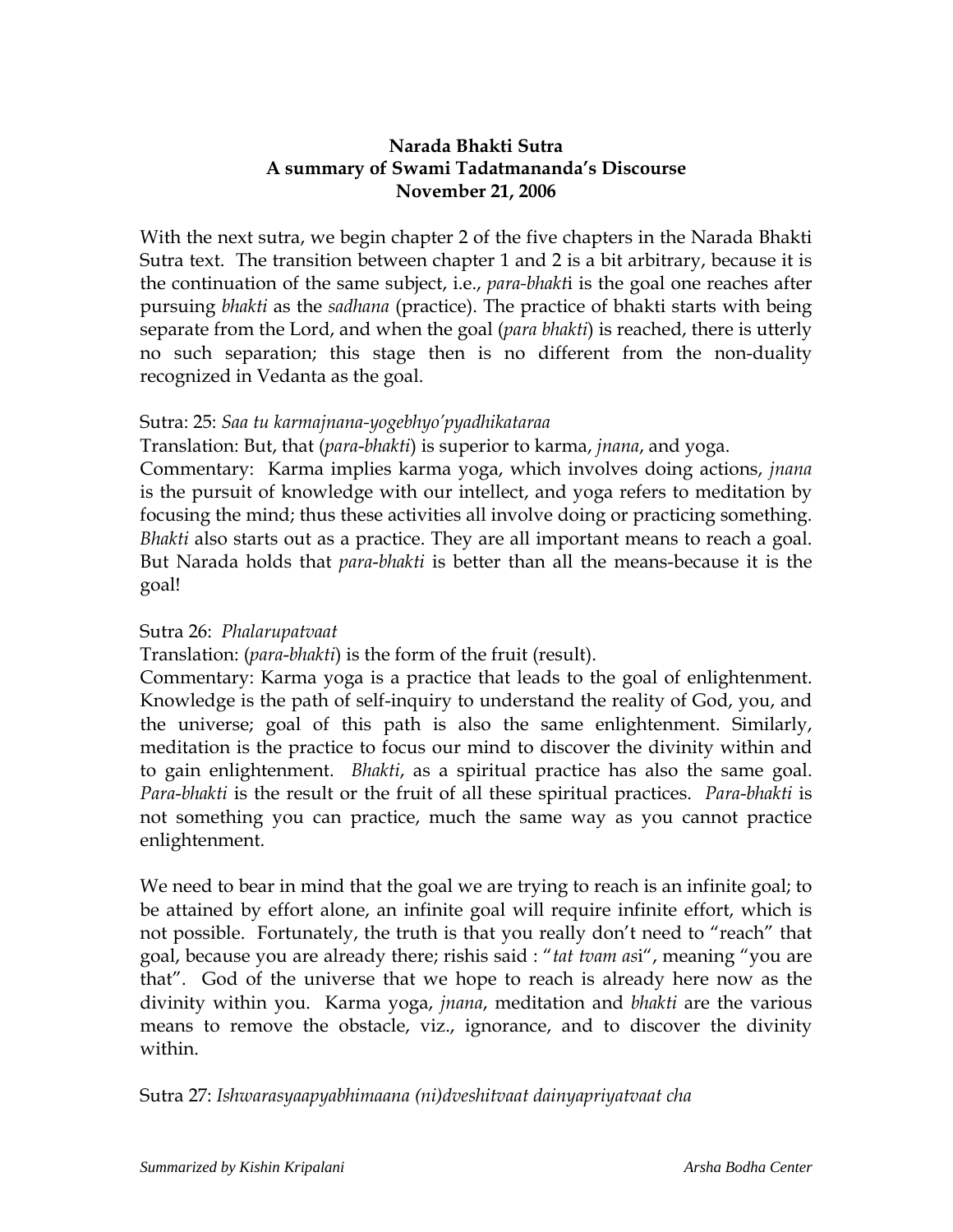Translation: *Ishwara* dislikes egoism and likes humility.

Commentary: This sutra has two very different interpretations.

First interpretation: *Ishwara* has a dislike for possession of ego by us; and he likes humility in us. What separates lovers is the individuality and the sense of I-ness that inhibits intimacy. To come together they need to drop their ego. In the practice of *bhakti*, pride and ego are going to interfere in attaining the intimacy with the Lord; meekness and humility are what allows one to come close to God. As long as one recognizes oneself as an individual (ego), one creates a separation.

Second interpretation: The Lord of the cosmos does not have any likes or dislikes. For reaching God, one needs to get rid of the ego and cultivate humility. Ego or *ahamkara*, literally meaning "I-maker" in Sanskrit, is a mental event that masquerades as a thought, which says, "I am a conscious being". We need to remove the mask of the ego; the mask which is ignorance. Remember, less of "me" (ego) means more of Him, and none of "me" means only Him.

#### Sutra 28: *Tasyaaha jnanam-eva saadhanamityeke*

Translation: For that (goal) some think that knowledge alone is the means. Commentary: Some people, such as a *Vedantin* like Shankaracharya, think that knowledge alone is the means to reach the ultimate goal of enlightenment. In their view, if the problem is ignorance and non-recognition, then knowledge has to be the solution to remove that ignorance.

#### Sutra 29: *Anyonya aashrayatvam ityanye*

Translation: Others believe that (there is) mutual dependence

Commentary: Other people think that you need all of the practices and that these practices are mutually dependent; nothing need be excluded. There is no one single practice that is the best. To cook rice, you need all three of these: fire, pot and water; fire is the primary means but without the secondary means of a pot and water you cannot cook rice. Same way, knowledge is the primary means to remove ignorance but you also need secondary means like karma yoga, bhakti, and meditation. This is what is referred to as mutual dependence in the sutra.

# Sutra 30: *Swayam phalarupateti Brahamakumaraha*

Translation: According to the son of Brahma, (*bhakti*) is in the form of the fruit. Commentary: Narada, referring to himself as Brahma's son, asserts that para bhakti is the goal, and others are means (*sadhanas*) to reach the goal. These means are like a boat, which is simply a way to reach the opposite bank (the goal) and to serve that purpose.

# Stra 31: *Raja-griha-bhojana-aadishu tathaiva drishtatvaat*

Translation: Just as can be seen in the case of a king's home and a meal.